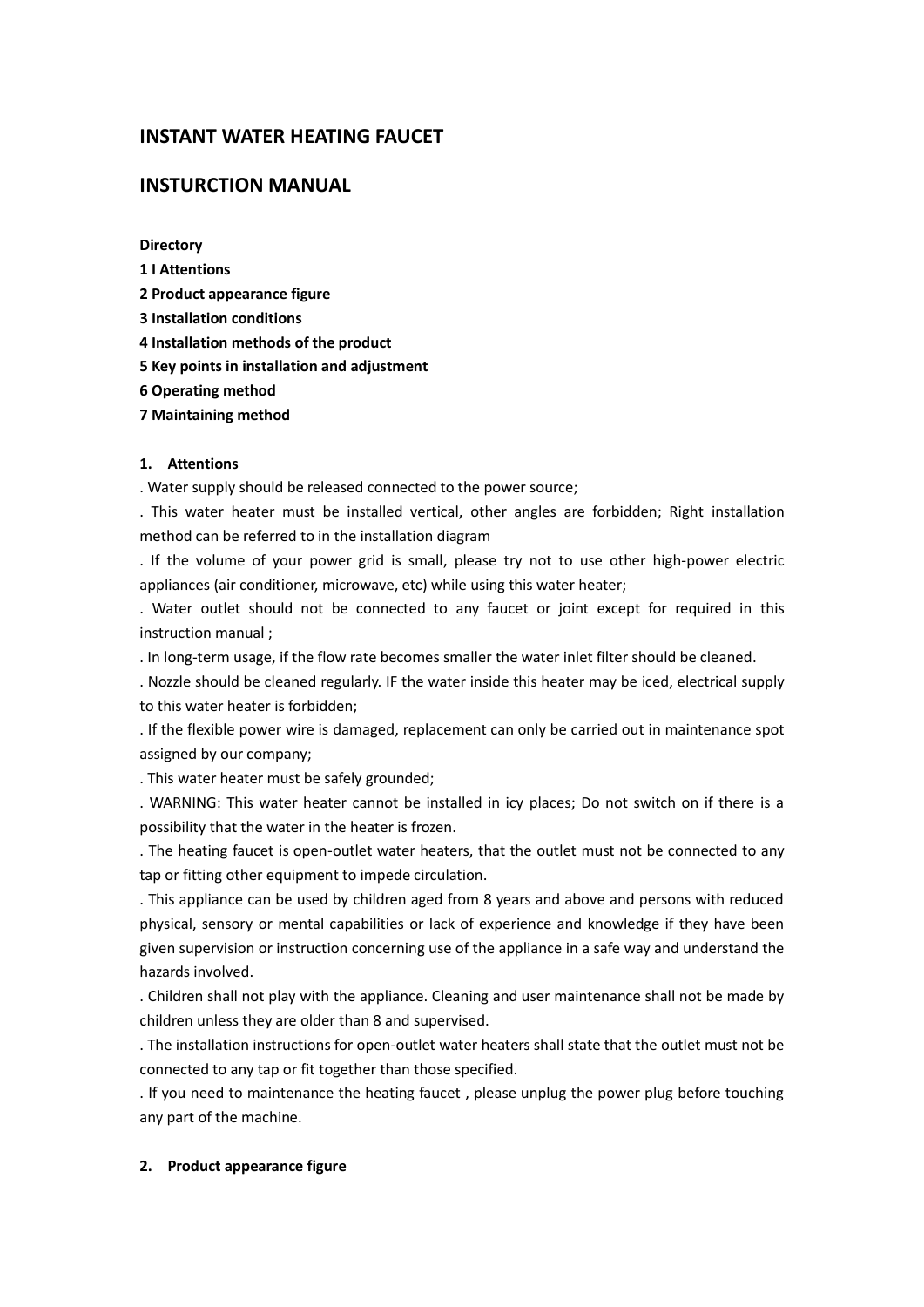This product an provide instant hot water within few seconds faucet nozzle can be rotate left and right, which enables this machine to be used in single sink, double sinks and platform basin.



# **3. Installation Instruction**

| Type                                                | SEX <sub>3</sub> |
|-----------------------------------------------------|------------------|
| Rated power(kW)                                     | 3                |
| The indoor power<br>line diameter(mm <sup>2</sup> ) | $\geq 1.5$       |
| Rated current(A)                                    | 16               |
| Ammeter(A)                                          | $\geq 20$        |
| Operating water<br>pressure(MPa)                    | $0.04 - 0.6$     |

. Because this product is with high power, whether electrical wiring satisfies the need of rated current of this machine should be checked before installation(requirements stated in the chare above should be satisfied).

. Grounding of this water heater should be ensured, i.e, there should be grounding wire in the socket and it should be connected to the grounding wire of power network.

## **4. I Installation methods of the product**

. Check the wire and water route. Turn down the water gate before installation.

. Check the position of rubber ring and circle.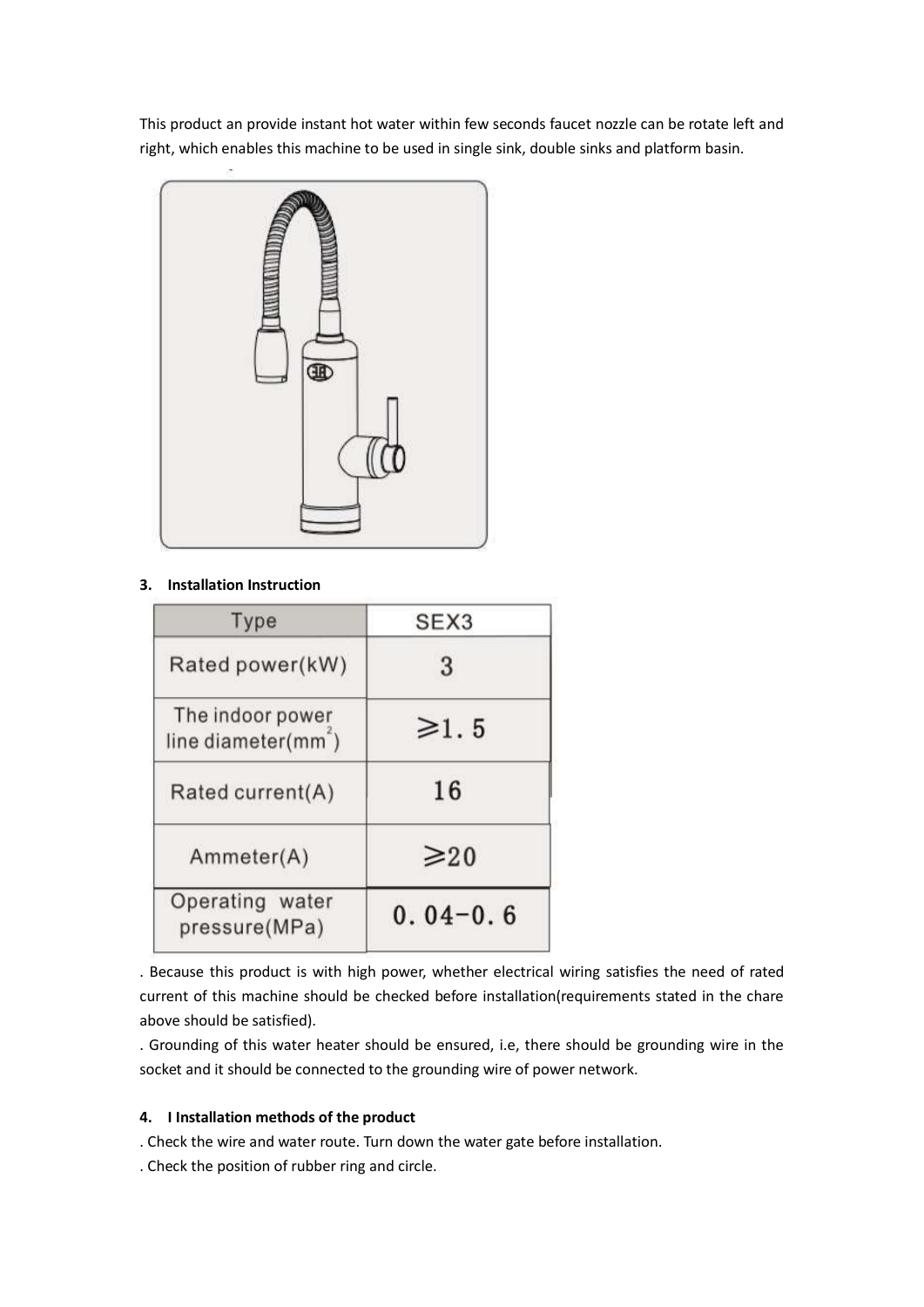

1. Flexible pipe. 2. Nut. 3. Circle. 4. Rubber ring.



## **Installation method of downside-lnlet machines : .**

1. Abut water outlet pipe with main engine and screw tight. (note: do not damage rubber ring during installation).

2. Embed sealing ring into base of main engine with crown upward. Then screw downside-inlet connecting piece into base of main engine and screw tight.

3. Connect water supply pipe with water inlet of downside-intlet connecting piece.

4. Open water gate. Press down handle of main engine, rotate water outlet to left and right check and eliminate leakage before sag.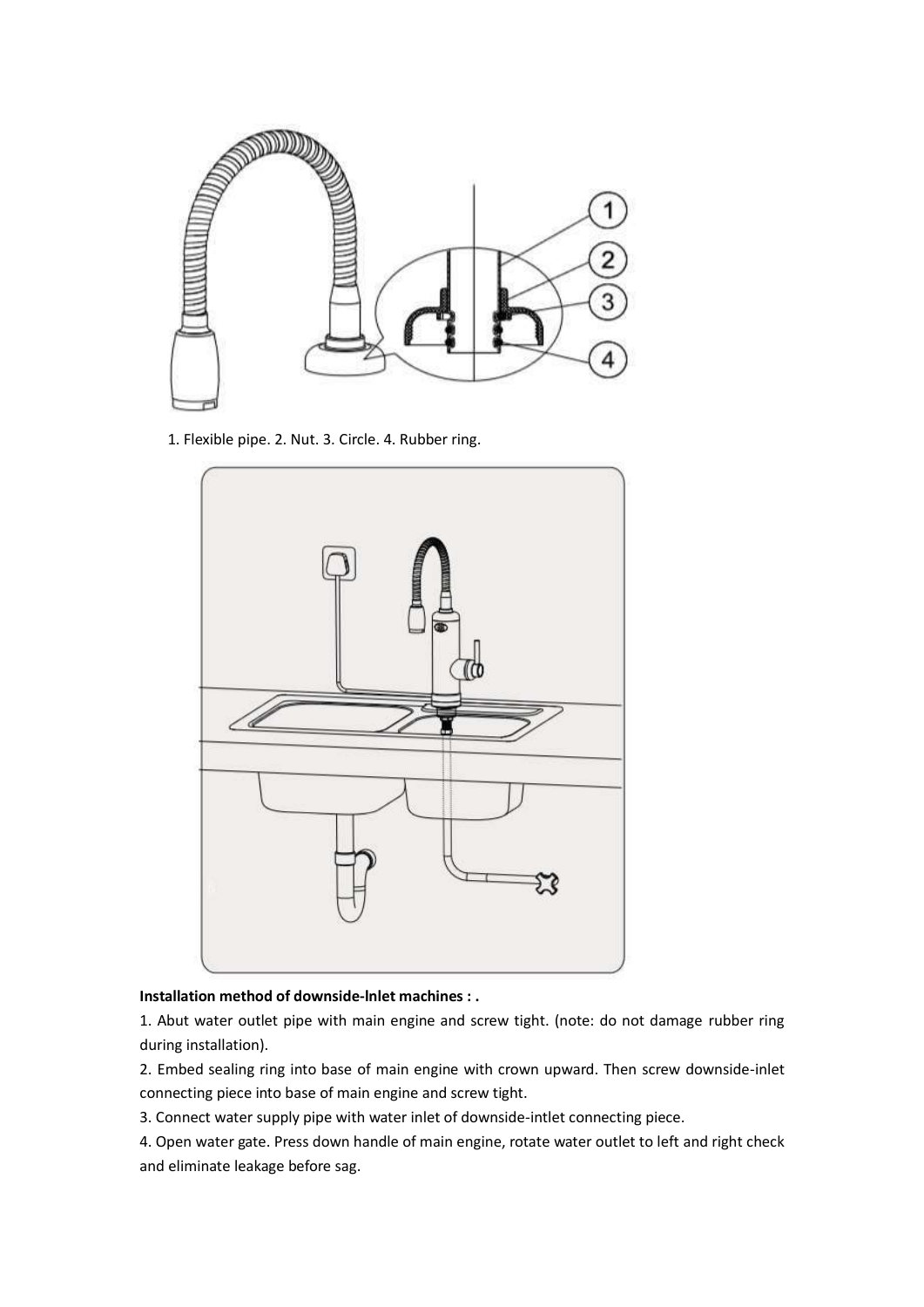5. Insert plug into power source socket nearby.



1.Water outlet pipe 2.Main engine 3. Base rubber ring; 4.Sink 5.Fixing nut 6. Wire rack 7.Water supply pipe.

## **Way to connect power supply under the sink:**

1. Please follow the instruction below, if you need to connect the cable with power supply under your sink:

2. Connect the water outlet pipe with the main body and screw tight. (Note: Do not damage rubber ring during installation.)

3. Lead the power cable through the cable hole (on the back of the main body near the bottom), and through the other cable hole on the rubber ring .

4. Lead the cable through the gap on the cable holder under the sink and fix the faucet with the fixing nut in the mean time.

5. Connect water supply pipe with the water inlet tight.

6. Open the water valve, turn the handle on the faucet to the right end and left end, and make sure water come out normally no leakage.

7. Connect the power cable with the nearest power supply on the wall, or with other plug of your own.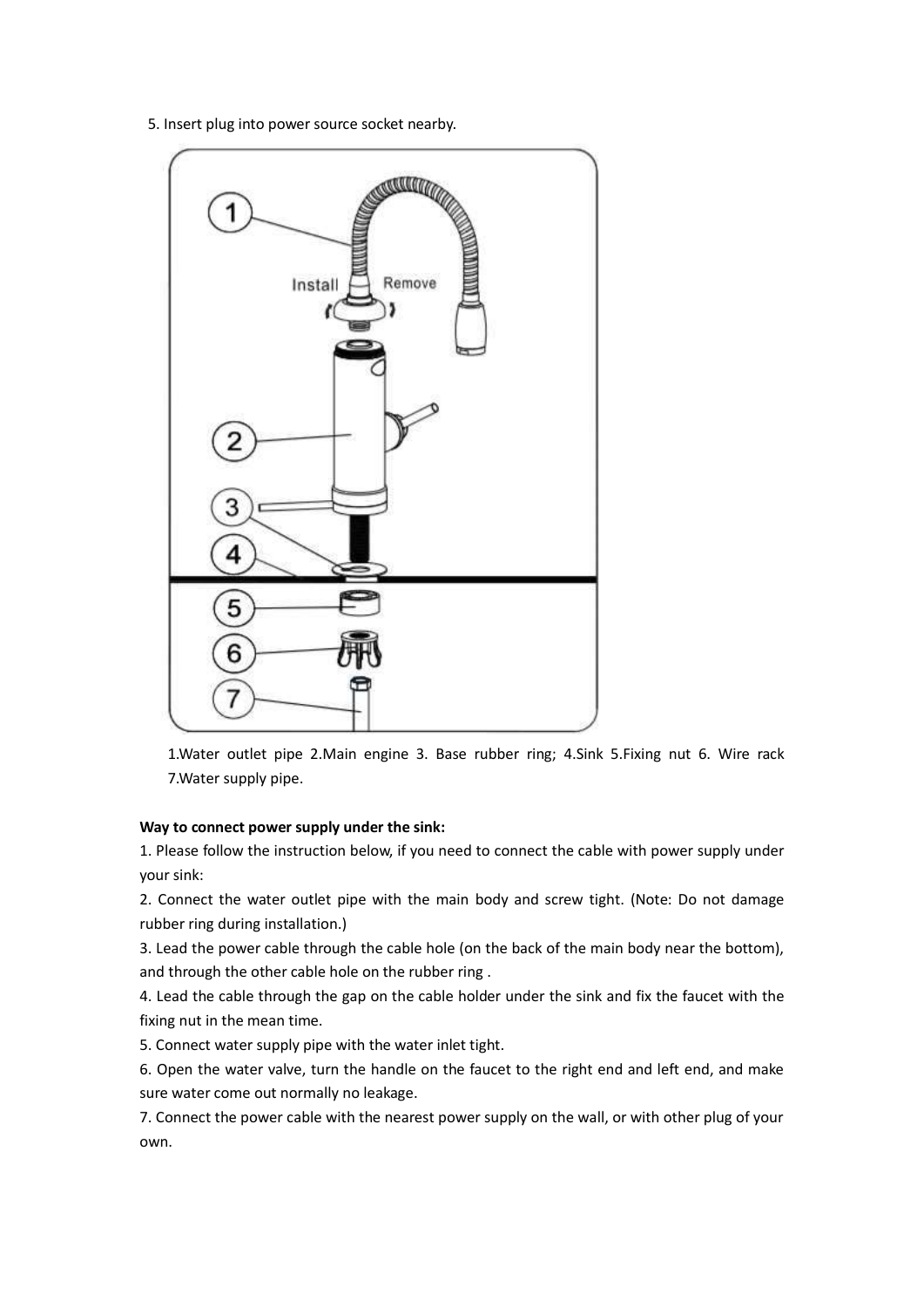

1.Water outlet pipe; 2.Main engine; 3.Base rubber ring 4. Sink; 5.Fixing nut; 6.Wire rack; 7.Water supply pipe

## **5. Key points in installation and adjustment**

. During decoration, please preserve 2.5-4 mm2 power wire for water heater.

. If decoration is finished, with no sunk wire reserved in the wall, power wire qualified to required standards can be led-in from the nearest spot;

. If the position of water outlet reserved in the wall is not proper, please consult professional installer for scheme modification;

. Planning the installation method and position in advance and careful reading of Operating instruction manual will contribute to a more efficient installation and maintenance;

. Water supply should be turned on before electricity to ensure every joint from water leakage during adjustment when installation is done;

. When water supply is smooth, insert plug into socket, open hot water switch. Output of water is normal; the red light of heat indicator is on; and the temperature climbs up. The red light is off when switch is turn off. The adjustment of main engines completed;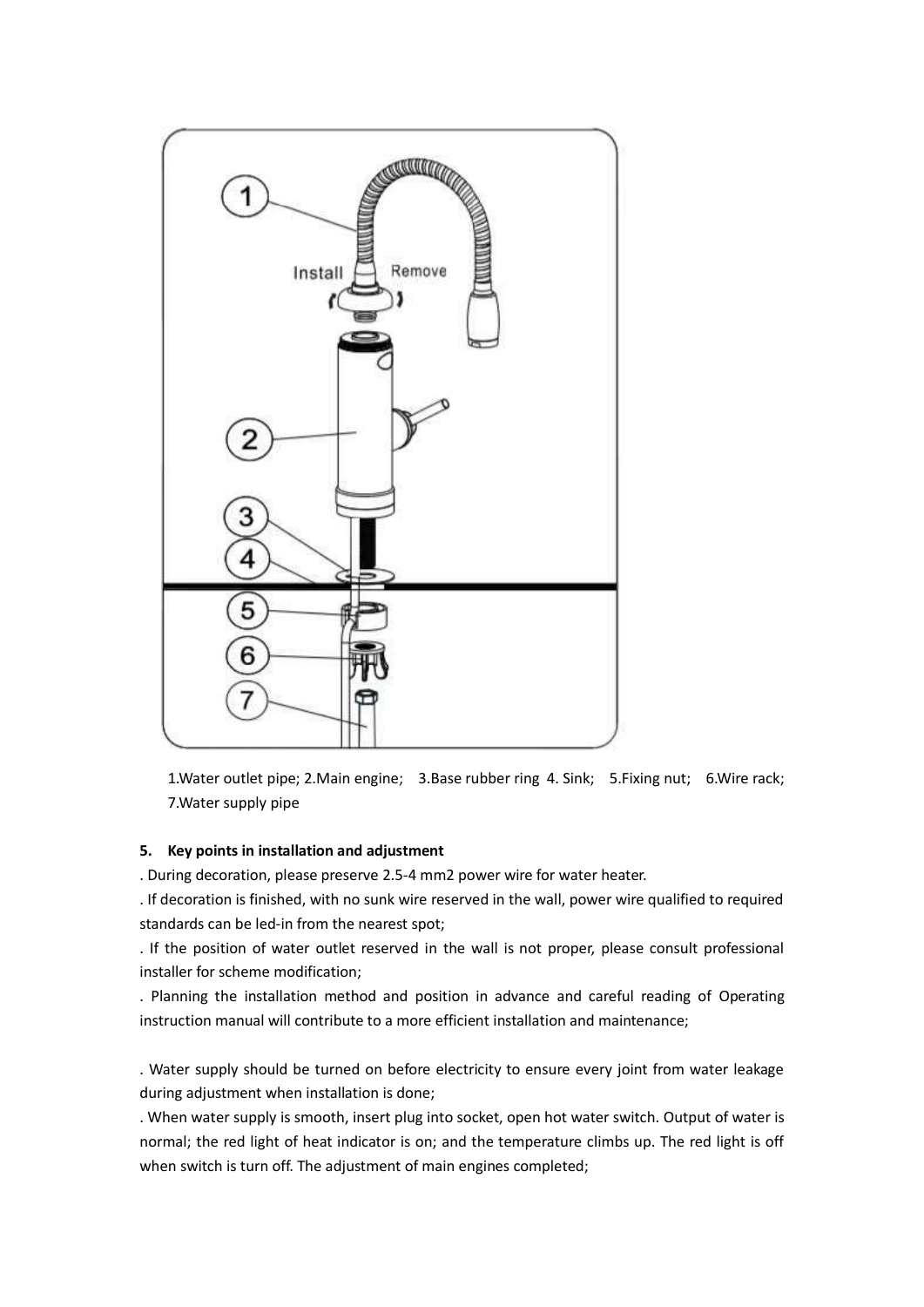

# **6. Operating method .**

As indicated in picture 6 there are 3 zones in index dial of the handle:"cold water zone", "stop zone',"hot water zone". Customers can turn to different zones according to their needs. One can rotate handle up to increase flow rate of cold water, and rotate handle down to increase flow rate of not water temperature of hot water will decrease with the increase of its flow rate temperature will gradually increase and reach balance point in 3 seconds after turning to the hot water zone.



## **7. Maintaining method**

Cleaning of water outlet: When water flow becomes disorder or smaller, the water outlet needs cleaning. Steps are as follows; unscrew the water outlet counterclockwise and out, flush the water outlet under high-pressure faucet upside down. Dig out and remove the adherent deposit from the hole in the water outlet with thin wire and then screw it back.